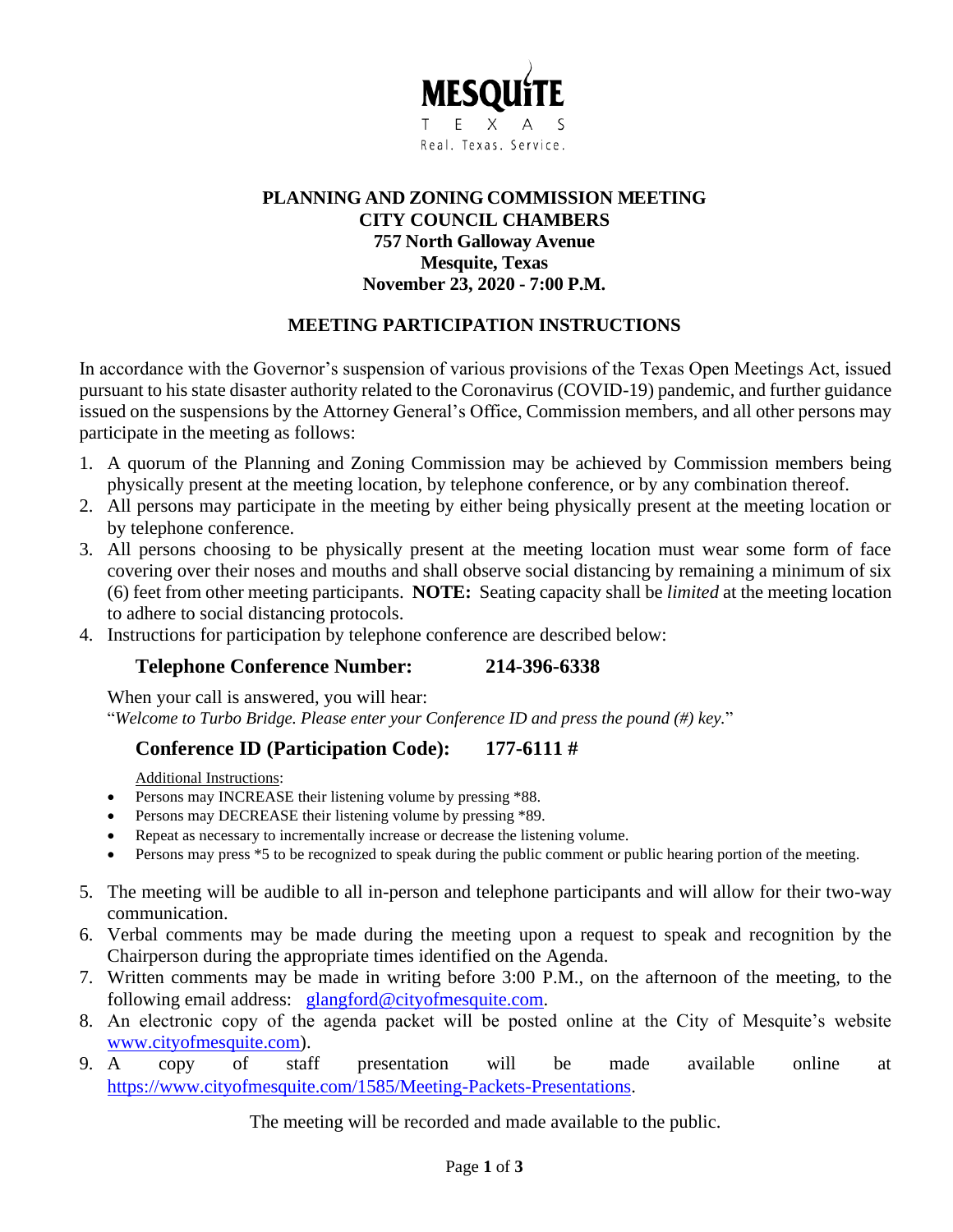# **AGENDA**

**The Commission reserves the right to adjourn into a closed meeting at any time during the course of this meeting to discuss any of the matters posted on this agenda, when such closed session is authorized by Texas Government Code Section 551.071 (Consultation with Attorney).**

#### **COMMISSION BUSINESS**

- 1. ROLL CALL.
- 2. INSTRUCTIONS. City staff shall give verbal instructions for participation in the meeting.

## **PUBLIC COMMENTS**

3. Any individual desiring to address the Planning and Zoning Commission regarding an item on the CONSENT AGENDA shall do so on a first-come, first-served basis. Comments are limited to three (3) minutes, except for a speaker addressing the Planning and Zoning Commission through a translator will be allowed six (6) minutes.

## **CONSENT AGENDA**

All items on the Consent Agenda are routine items and may be approved with one motion; however, should any member of the Planning and Zoning Commission or any individual wish to discuss any item, said item may be removed from the Consent Agenda by a motion of the Planning and Zoning Commission.

- 4. MINUTES. Consider approval of the minutes for November 9, 2020, Planning and Zoning Commission.
- 5. Approval of the 2021 Plat and Zoning Submittal Calendar.

# **PUBLIC HEARINGS**

The City Council may approve a different zoning district than the one requested, except that the different district will not: (1) have a maximum structure height or density that is higher than the one requested; or (2) change the uses to solely nonresidential uses when the request is for solely residential uses or vice versa.

6. ZONING TEXT AMENDMENT NO. Z2020-12

Conduct a public hearing and consider amending various sections of the Mesquite Zoning Ordinance, including but not limited to Section 1-600, Temporary Uses and Structures; Section 3- 203, Schedule of Permitted Uses; Section 3-500, Supplementary Use Regulations; and Section 6- 102, Definitions, pertaining to mobile food units and mobile food unit parks.

#### **DIRECTOR'S REPORT**

7. DIRECTOR'S REPORT.

Director's Report on recent City Council action taken on zoning items at their meetings on November 16, 2020.

[NOTE: Commission action, *if any*, shall not be taken regarding the Director's Report until Public Comments have been received.]

#### **PUBLIC COMMENTS**

8. Any individual desiring to address the Planning and Zoning Commission regarding the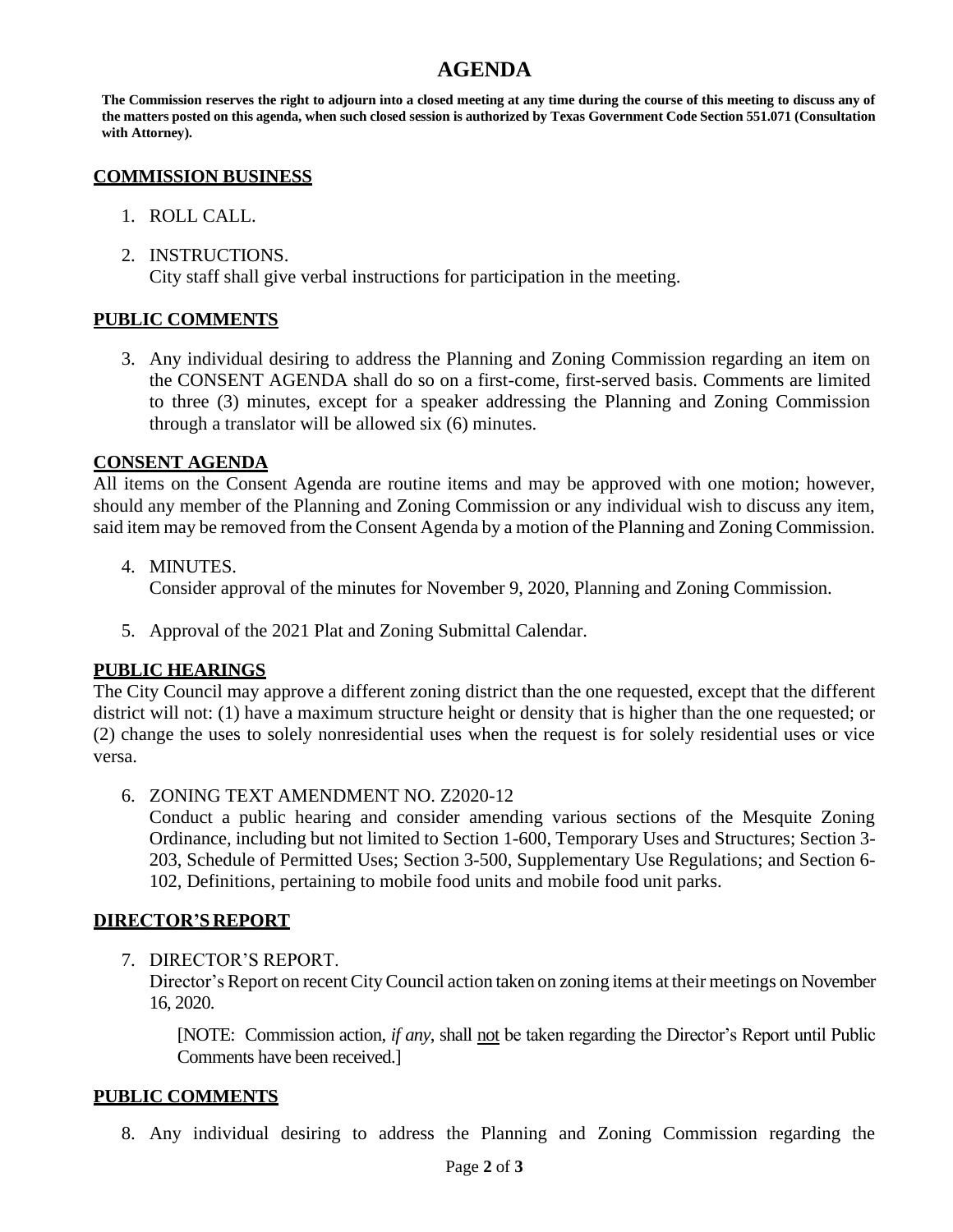DIRECTOR'S REPORT or ANY OTHER MATTER not listed on the Agenda shall be allowed to speak for a length of time not to exceed three (3) minutes on a first-come, first-served basis. Citizens addressing the Planning and Zoning Commission through a translator will be allowed six (6) minutes.

#### **NOTICE OF EXECUTIVE SESSION**

**Pursuant to Section 551.071 of the Texas Government Code, the Planning and Zoning Commission will meet in closed session to consider pending or contemplated litigation subjects or on a matter in which the duty of the attorney to the governmental body under the Texas Disciplinary Rules of Professional Conduct of the State Bar of Texas clearly conflicts with the Texas Open Meetings Act, concerning Ordinance No. 4820., and Sections 3-203 and 3-507 of the Mesquite Zoning Ordinance pertaining to "Coin-Operated Amusement Devices."**

#### At the conclusion of business, the Chair shall adjourn the meeting.

\*\*\*\*\*\*\*\*\*\*\*\*\*\*\*\*\*\*\*\*\*\*\*\*\*\*\*\*\*\*\*\*\*\*\*\*\*\*\*\*\*\*\*\*

\*\*\*\*City Hall is wheelchair accessible. Any requests for sign interpretive services must be made 48 hours in advance of the meeting.\*\*\*\* To make arrangements, call the City Secretary's office at (972) 216-6244 or 1-800-735-2989

The Commission reserves the right to adjourn into a closed meeting at any time during the course of this meeting to discuss any of the matters posted on this agenda, when such closed session is authorized by Texas Government Code Section 551.071 (Consultation with Attorney).

Pursuant to Section 30.06, Penal Code (trespass by license holder with a concealed handgun), a person licensed under Subchapter H, Chapter 411, Government Code (handgun licensing law), may not enter this property with a concealed handgun.

Conforme a la Sección 30.06 del Código Penal (entrada ilegal de persona titular de licencia con arma de fuego oculta), personas con licencia segun el Sub- capitulo H, Capitulo 411, Código de Gobierno (ley de permiso para portar arma de fuego), no deben entrar a esta propiedad portando un arma de fuego oculta.

Pursuant to Section 30.07, Penal Code (trespass by license holder with an openly carried handgun), a person licensed under Subchapter H, Chapter 411, Government Code (handgun licensing law), may not enter this property with a handgun that is carried openly.

Conforme a la Sección 30.07 del Código Penal (entrada ilegal de persona titular de licencia con arma de fuego a la vista), personas con licencia segun el Sub- capitulo H, Capitulo 411, Código de Gobierno (ley de permiso para portar arma de fuego), no deben entrar a esta propiedad portando una arma de fuego a la vista.

Pursuant to Section 551.007 (c) of the Texas Government Code any member of the public wishing to address the Planning and Zoning Commission through the use of a translator is granted at least twice the amount of time as a member of the public who does not require the assistance of a translator.

Conforme a la Sección 551.007 (c) del Código de Gobierno de Texas, cualquier miembro del público que desea dirigirse a la Comisión través del uso de un traductor se le otorga al menos el doble de tiempo como miembro del público que no requiere la asistencia de un traductor.

#### **CERTIFICATE**

I, Garrett Langford, Manager of Planning and Zoning for the City of Mesquite, Texas, hereby certify that the attached Agenda for the Planning and Zoning Commission meeting to be held on November 23, 2020, was posted on the bulletin boards at the Municipal Center and City Hall by November 20, 2020, before 5:00 p.m. and remained so posted until after the meeting. This notice was likewise posted on the City's website a[t www.cityofmesquite.com f](http://www.cityofmesquite.com/)or a minimum of 72 hours prior to the meeting.

Lurit lers

Garrett Langford, AICP Manager of Planning and Zoning City of Mesquite, Texas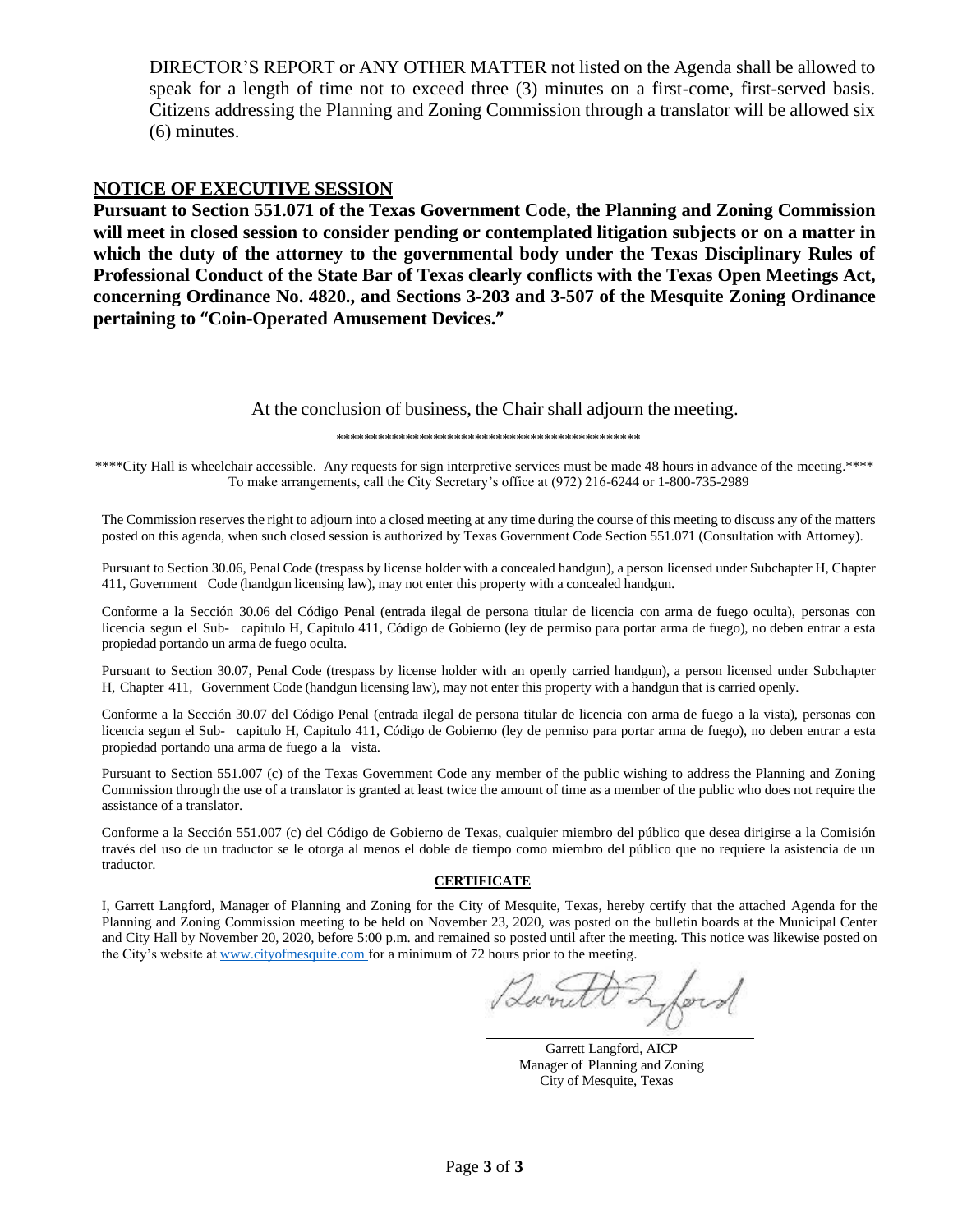#### **PLANNING & ZONING COMMISSION City Hall CITY OF MESQUITE, TEXAS City Council Chambers**

# **MINUTES** NOVEMBER 9, 2020

**757 North Galloway Avenue REGULAR MEETING Mesquite, Texas**

#### **ATTENDANCE: COMMISSIONERS (REGULAR MEMBERS AND ALTERNATES)**

| POSITION NO.         | <b>REGULAR MEMBER NAME</b>     | <b>ATTENDANCE</b>                                               |                        |
|----------------------|--------------------------------|-----------------------------------------------------------------|------------------------|
| Position No. 1       | Chairwoman Yolanda Shepard     | $\boxtimes$ Present In-Person Present by Telephone/Video        | Absent<br>$\mathbf{1}$ |
| Position No. 2       | Ms. Millie Arnold              | $\boxtimes$ Present In-Person $\Box$ Present by Telephone/Video | Absent                 |
| Position No. 3       | Ms. Debbie Anderson            | $\boxtimes$ Present In-Person $\Box$ Present by Telephone/Video | Absent                 |
| Position No. 4       | Ms. Sherry Williams            | $\boxtimes$ Present In-Person $\Box$ Present by Telephone/Video | Absent                 |
| Position No. 5       | Mr. Claude McBride             | $\boxtimes$ Present In-Person $\Box$ Present by Telephone/Video | Absent                 |
| Position No. 6       | Ms. Sheila Lynn                | $\boxtimes$ Present In-Person $\Box$ Present by Telephone/Video | Absent                 |
| Position No. 7       | Mr. Ronald Abraham             | $\boxtimes$ Present In-Person $\Box$ Present by Telephone/Video | Absent                 |
|                      |                                |                                                                 |                        |
| <b>ALTERNATE NO.</b> | <b>ALTERNATE NAME</b>          | <b>ATTENDANCE</b>                                               |                        |
| Alternate No. 1      | Dorothy Patterson              | $\boxtimes$ Present In-Person Present by Telephone/Video        | $\vert$ * Absent       |
|                      |                                | ( * Attendance Required: $\boxtimes$ No $\Box$ Yes)             |                        |
|                      | Alternate No. 2 Brandon Murden | Present In-Person $\boxtimes$ Present by Telephone/Video        | $\mathsf{I}$ * Absent  |
|                      |                                | (* Attendance Required: $\boxtimes$ No $\Box$ Yes)              |                        |

#### **ATTENDANCE NOTES:**

- 1. In accordance with Governor Abbott's suspension of various provisions of the Texas Open Meetings Act issued pursuant to his State Disaster Authority, related to the Coronavirus (COVID-19) pandemic, and the guidance issued on the suspension by the Texas Attorney General's Office this regular board meeting was conducted both in-person and by telephone conferencing to support adequate social distancing.
- 2. Commissioners and City Staff in attendance (in-person) were present in the City Council Chambers, wore facial coverings over their face and mouth, and practiced social distancing of remaining at least 6-feet apart.

# **ATTENDANCE: STAFF**

| <b>Johnna Matthews</b> | Principal Planner                | $\boxtimes$ Present In-Person $\Box$ Present by Telephone/Video |
|------------------------|----------------------------------|-----------------------------------------------------------------|
| Cliff Keheley          | City Manager                     | $\boxtimes$ Present In-Person $\Box$ Present by Telephone/Video |
| David Paschall         | <b>City Attorney</b>             | $\boxtimes$ Present In-Person $\Box$ Present by Telephone/Video |
| Garrett Langford       | Manager of Planning & Zoning     | $\boxtimes$ Present In-Person Present by Telephone/Video        |
| David Witcher          | Director of Economic Development | $\boxtimes$ Present In-Person $\Box$ Present by Telephone/Video |
| Eric Gallt             | Manager of Traffic Engineering   | $\boxtimes$ Present In-Person $\Box$ Present by Telephone/Video |
|                        |                                  |                                                                 |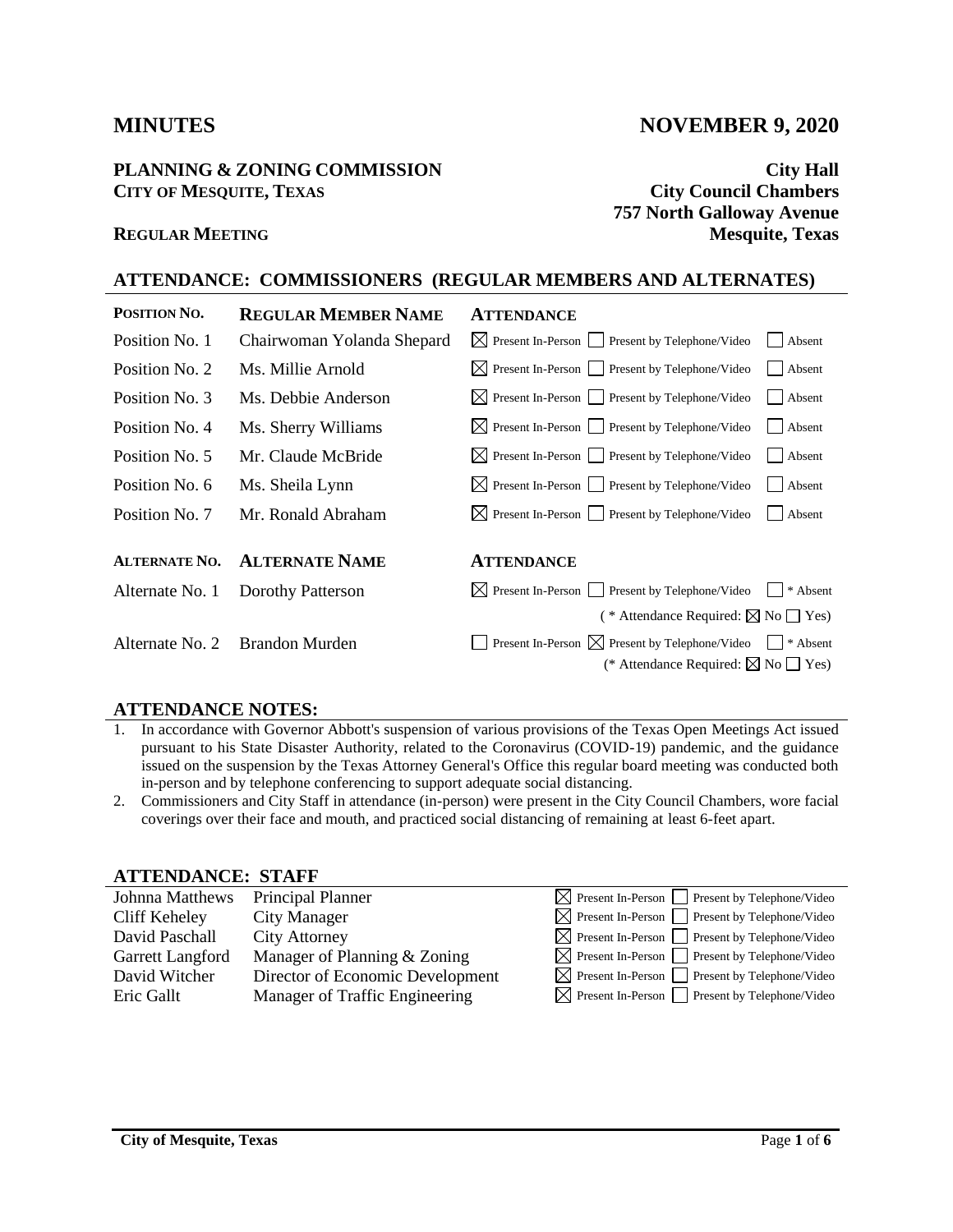# **COMMISSION BUSINESS**

## **1. ROLL CALL**

Chairwoman Shepard called the meeting to order. Manager of Planning & Zoning Garrett Langford took Roll Call and declared a quorum was present.

# **2. INSTRUCTIONS**

Mr. Langford gave verbal instructions on how to participate in the meeting by telephone conference.

## **PUBLIC COMMENTS**

**3.** There were no public comments on the Consent Agenda.

## **CONSENT AGENDA**

#### **4. MINUTES.**

**Discuss and consider approval of the minutes for October 26, 2020, Planning and Zoning Commission.**

## **ACTION:**

Motion made by Commissioner Anderson to APPROVE the consent agenda as presented; seconded by Commissioner Lynn; motion carried 7-0.

# **PUBLIC HEARINGS**

#### **5. ZONING APPLICATION NO. Z0820-0146**

**Conduct a public hearing and consider Zoning Application No. Z0820-0146 submitted by Halff Associates on behalf of Huntington Industrial for a Zoning Change from LC – Light Commercial and C – Commercial within the Military Parkway – Scyene Corridor Overlay District to Planned Development – Commercial and to remove the property from the Military Parkway – Scyene Corridor Overlay District to allow an industrial park on 22.14 +/- acres of land generally located at 1204, 1212, and 1420 Military Parkway.** 

#### **PRESENTATION:**

Principle Planner Johnna Matthews presented to the Commissioners.

#### **DISCUSSION:**

Commissioner Williams is concerned about having an industrial development with outdoor storage of trailers on Military Parkway that leads into Downtown, which the City has put in a lot of work in redeveloping. Commissioner Arnold asked what kind of trailers will be going in and out of the proposed site. Ms. Matthews answered heavy load trailers, such as 18-wheelers.

# **APPLICANT:**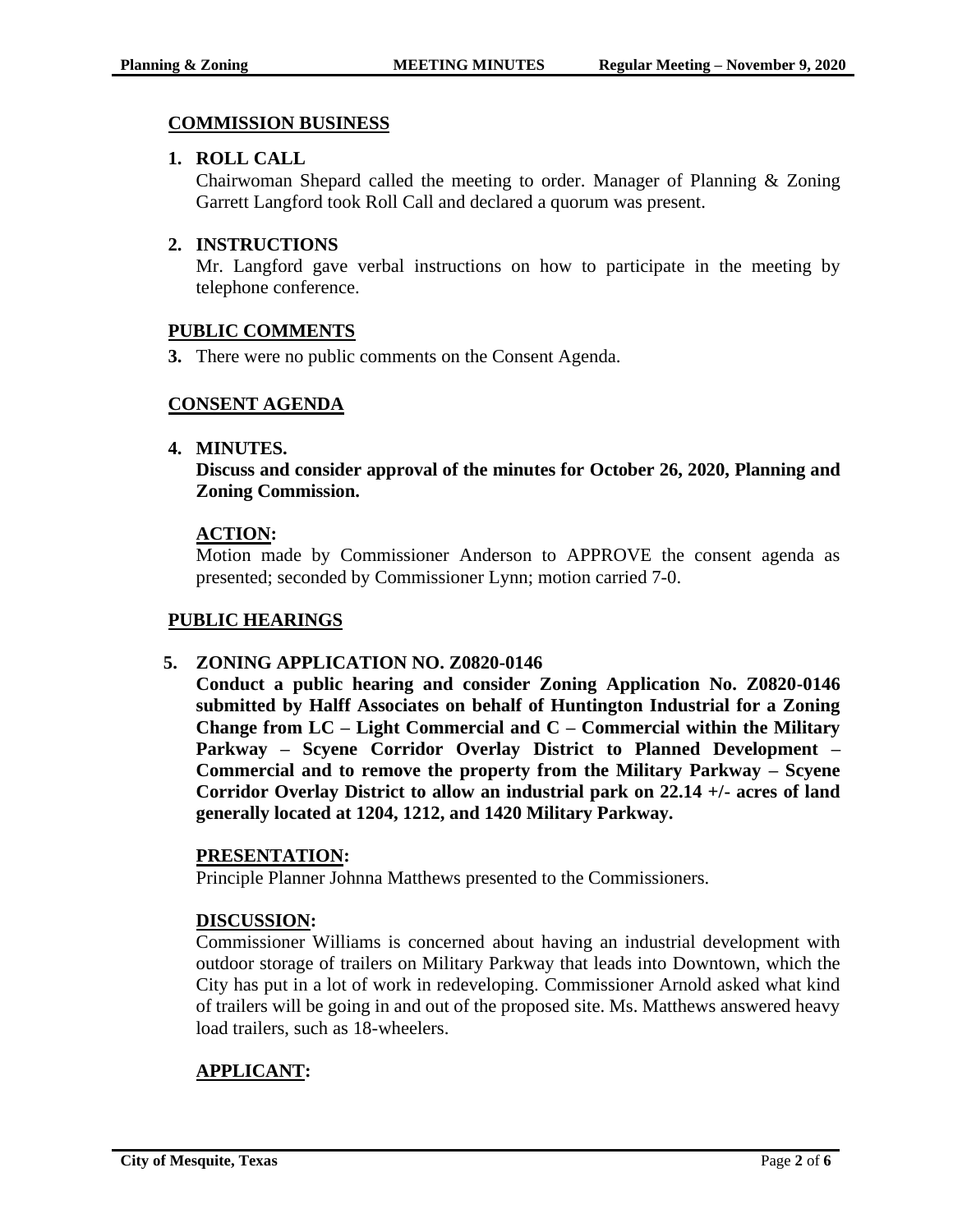Applicant Steve Meyer, 1201 Berkshire Lane, Dallas, TX, gave a presentation to the Commissioners. Mr. Meyer addressed Commissioner Williams's concerns about the development being near to the City's Downtown. Mr. Meyer stated that there would be no truck doors facing Military parkway and there will be a wing wall that will shield trucks from Military Parkway. In addition, they will build a large landscape buffer with trees along Military Parkway. Commissioner McBride asked if there has been a Traffic Impact Analysis done. Mr. Meyer did not know if one had been done. Commissioner McBride asked how the trucks will exit the site without going through City's Downtown. Mr. Meyer gave a brief explanation of how the trucks will be entering and exiting the proposed site. He indicated that the trucks would leave the site to the east on Military Parkway, then turn north onto Gross Rd, where the trucks will use the light at Gross Rd and W. Scyene Road to turn left. Chairwoman Shepard wanted to know what businesses or what type of goods will be stored there. Mr. Meyer answered it would probably be light manufacturing or local distribution due to the site's location.

#### **PUBLIC HEARING OPENED:**

Chairwoman Shepard opened the public hearing.

#### **SPEAKERS:**

 Mr. Roman Plugge, 10906 Fernald Ave., Dallas, TX, (Applicant's engineer) came up to speak regarding the Traffic Impact Analysis. He stated that they met with City's traffic engineering, and it was determined that the proposed development would not generate enough trips to trigger a Traffic Impact Analysis. There were no other speakers in person or by conference call.

#### **PUBLIC HEARING CLOSED:**

Chairwoman Shepard closed the public hearing.

#### **ACTION:**

Motion made by Commissioner Williams to APPROVE as presented with City staff's recommendations; Commissioner Lynn seconded, the motion carried 7-0.

#### **6. ZONING APPLICATION NO. Z0820-0147**

**Conduct a public hearing and consider Zoning Application No. Z0820-01547 submitted by Roberto Nunez, Alchemi Development Partners for a Zoning Change to amend Planned Development – Service Station Ordinance No. 2888 to allow a proposed building expansion located at 1320 Gross Road.**

#### **PRESENTATION:**

Manager of Planning and Zoning Garrett Langford presented to the Commissioners.

#### **DISCUSSION:**

Chairwoman Shepard asked if the Applicant can design the entrance from the service road? Mr. Langford answered that the service road is a TxDot road and they will not allow an entrance off the service road at that location.

#### **APPLICANT:**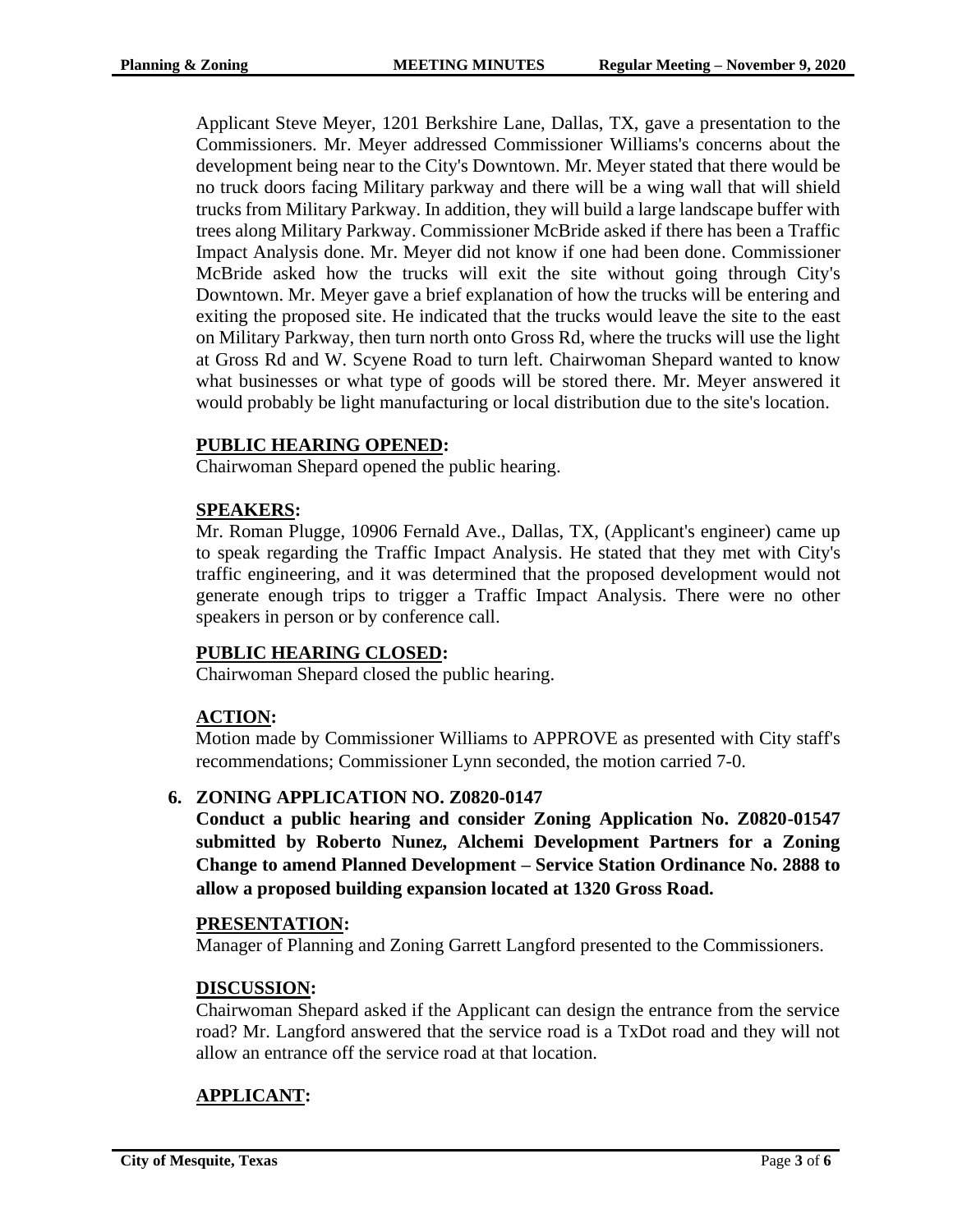The Applicant was not in attendance for questions.

#### **PUBLIC HEARING OPENED:**

Chairwoman Shepard opened the public hearing.

#### **SPEAKERS:**

There were no speakers present in person or on the conference call.

#### **PUBLIC HEARING CLOSED:**

Chairwoman Shepard closed the public hearing.

#### **ACTION:**

Motion made by Commissioner Abraham to APPROVE as presented; Commissioner Williams seconded, with City staff's recommendations; the motion carried 7-0.

#### **7. ZONING APPLICATION NO. Z1020-0156**

**Conduct a public hearing and consider Zoning Application No. Z1020-0156 submitted by Shield Engineering Group for a Comprehensive Plan Amendment from Commercial to Low Density Residential and a Zoning Change from R-3 Single Family Residential to Planned Development – Single Family Residential with underlying zoning of R-3 to allow a 99-lot single-family subdivision on 20.72 +/- acres of land generally located at 430 Paza Drive and 1218 S. Belt Road**

#### **PRESENTATION:**

Principle Planner Johnna Matthews presented to the Commissioners.

#### **DISCUSSION:**

Commissioner Williams asked if there is only one entrance from Wilkinson Dr.? Ms. Matthews answered there would be an entrance also from Essex Drive. Commissioner Williams asked where the cars will park. Ms. Matthews answered there maybe garages; if not, residents will park in front of the house. Ms. Matthews stated these are frontentrance homes. Chairwoman Shepard asked what the square footage of the proposed homes is. Ms. Matthews answered 1500 square feet minimum.

#### **APPLICANT:**

Applicant Zack Mottley came up and gave a presentation for the Commissioners. Commissioner Williams asked the price range of these homes. Mr. Mottley answered \$250,000.00 to \$260,000.00. Chairwoman Shepard asked if a Traffic Impact Analysis was done. Mr. Mottley said he would refer that question to his project engineer.

#### **PUBLIC HEARING OPENED:**

Chairwoman Shepard opened the public hearing.

#### **SPEAKERS:**

Sharon Standford of 1104 Wilkinson Dr. came up to speak. Ms. Stanford is okay with the new homes but is very concerned about the traffic on Wilkinson Dr.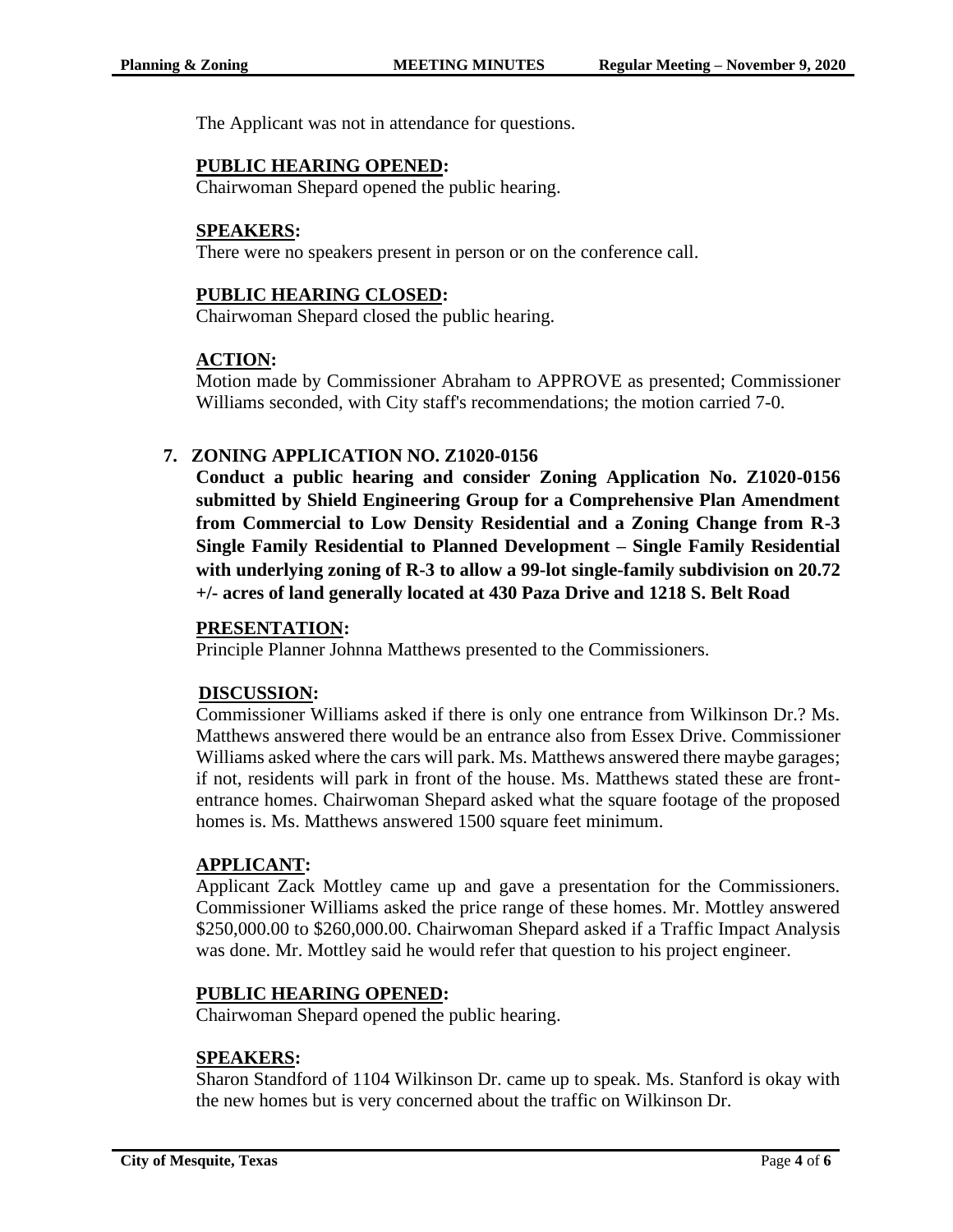Manager of Traffic Engineering Eric Gallt explained the development is right on the bubble in requiring a Traffic Impact Analysis (TIA). Mr. Gallt explained how a TIA is determined and explained that he does not believe that a TIA in this situation would provide any recommended improvements that City staff would support.

Project Engineer John Clinty came up to address the TIA. If the Commission requests the TIA, they will consider the request. Mr. Clinty also wanted to address the Tree Mitigation. They are trying to preserve as many trees as possible and plant one tree per new home built.

Chairwoman Shepard is very concerned about the development not doing a Traffic Impact Analysis. Mr. Gallt came up to address the concern. Mr. Gallt stated that a TIA would not recommend any additional improvements.

## **PUBLIC HEARING CLOSED:**

Chairwoman Shepard closed the public hearing.

## **ACTION:**

Motion made by Commissioner Williams to APPROVE with City staff's recommendations; Commissioner Lynn seconded, the motion carried 7-0.

#### **DIRECTOR'SREPORT**

#### **8. DIRECTOR'S REPORT.**

# **Director's Report on recent City Council action taken on zoning items at their meetings on November 2, 2020.**

Manager of Planning and Zoning briefed the Commissioners on zoning actions taken at the City Council meeting on November 2, 2020. The actions are as follows;

- **1.** Conduct a public hearing for Zoning Application No. Z0920-0148 submitted by Ghader Mirak for a Zoning Change from "C" - Commercial to "C" - Commercial with a Conditional Use Permit to allow a major reception facility with a modification to the Special Conditions requiring a 500-foot separation from any residential district, located at 3935 E. US Highway 80. **Postponed to the December 7, 2020, City Council meeting with the public hearing held open.**
- **2.** Conduct a public hearing and consider an ordinance for Zoning Text Amendment No. 2020-09 to the Mesquite Zoning Ordinance, by making certain additions and deletions to sections in Part 2 "Residential Districts" pertaining to requirements for off-street parking in residential districts; and amending Chapter 9 and Chapter 10 of the City Code thereby updating certain regulations and offenses regarding the parking and storing of commercial motor vehicles, oversized vehicles, recreational vehicles (RVs) and trailers in residential districts. **Approved by Ordinance No. 4823.**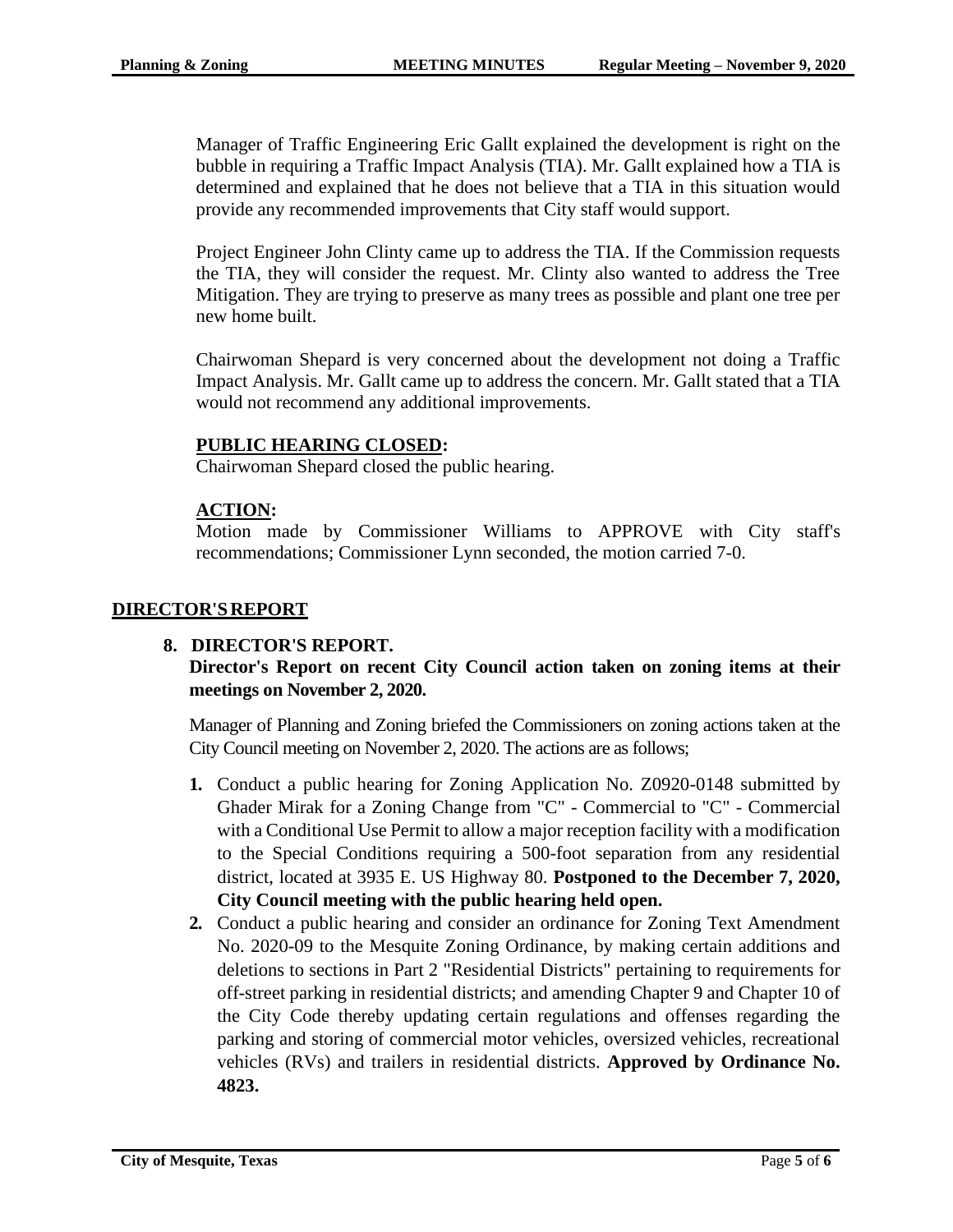#### **PUBLIC COMMENTS**

**9.** A**ny individual desiring to address the Planning and Zoning Commission regarding the DIRECTOR'S REPORT or ANY OTHER MATTER not listed on the Agenda shall be allowed to speak for a length of time not to exceed three (3) minutes on a first-come, first-served basis. Citizens addressing the Planning and Zoning Commission through a translator will be allowed six (6) minutes.**  There were no public comments in person or by phone.

**Chairwomen Shepard called the meeting adjourned at 8:27 P.M.**

**Chairwoman Yolanda Shepard**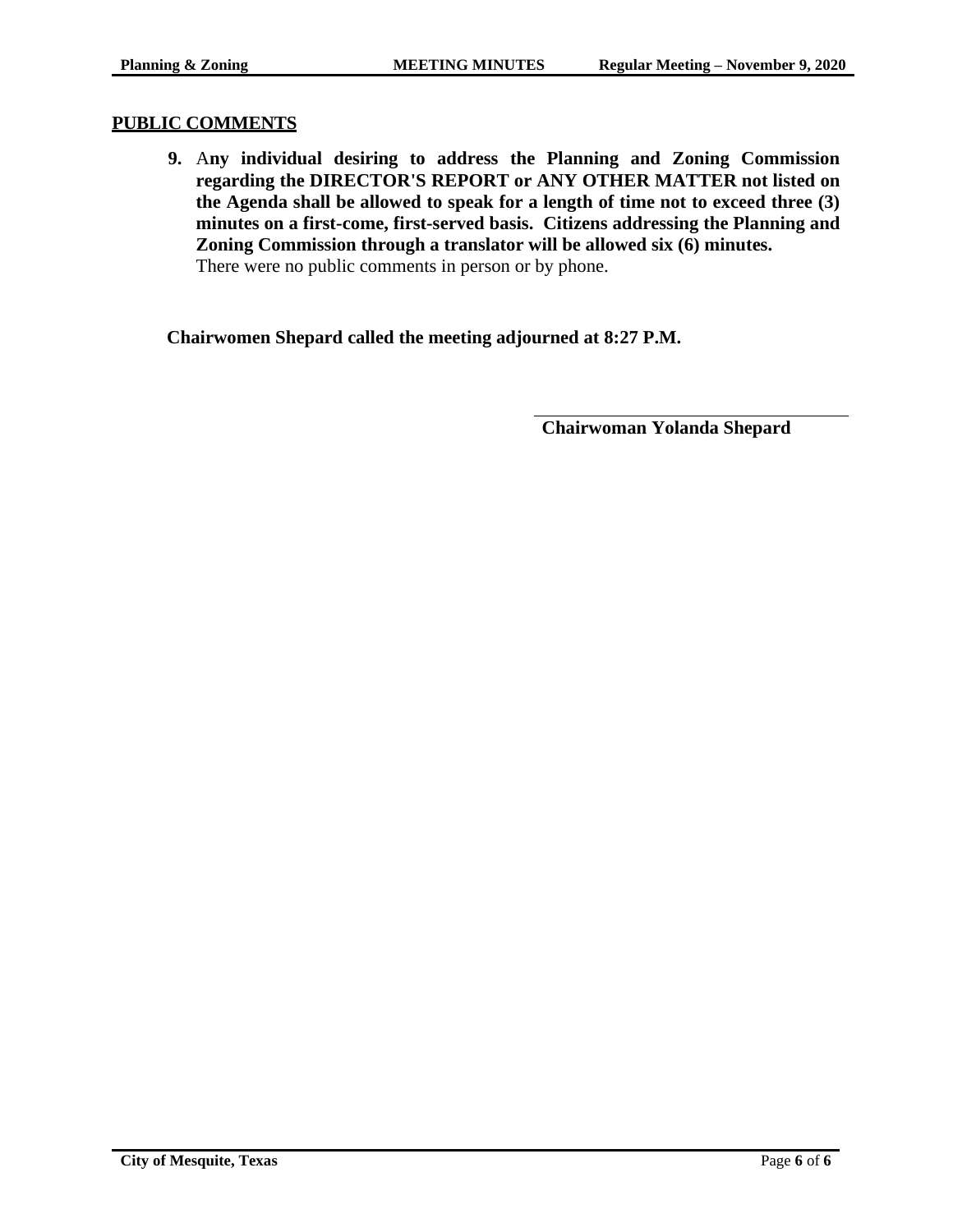**Please note the meetings for the Planning and Zoning Commission are subject to change, and the City cannot guarantee the date of the meetings listed below.**

| 2021 Planning and Zoning Commission Calendar      |                                                 |  |  |  |  |
|---------------------------------------------------|-------------------------------------------------|--|--|--|--|
| <b>Plat Filing and Meeting Schedule</b>           |                                                 |  |  |  |  |
| <b>Applications for: Long Form Plats, Replats</b> | <b>PLANNING &amp; ZONING COMMISSION Meeting</b> |  |  |  |  |
| December 14, 2020                                 | <b>January 11, 2021</b>                         |  |  |  |  |
| December 28, 2020                                 | <b>January 25, 2021</b>                         |  |  |  |  |
| January 11, 2021                                  | <b>February 8, 2021</b>                         |  |  |  |  |
| January 25, 2021                                  | <b>February 22, 2021</b>                        |  |  |  |  |
| February 8, 2021                                  | March 8, 2021                                   |  |  |  |  |
| February 22, 2021                                 | March 22, 2021                                  |  |  |  |  |
| March 1, 2021                                     | March 29, 2021                                  |  |  |  |  |
| March 15, 2021                                    | April 12, 2021                                  |  |  |  |  |
| March 29, 2021                                    | April 26, 2021                                  |  |  |  |  |
| April 12, 2021                                    | May 10, 2021                                    |  |  |  |  |
| April 26, 2021                                    | May 24, 2021                                    |  |  |  |  |
| May 17, 2021                                      | June 14, 2021                                   |  |  |  |  |
| May 31, 2021                                      | June 28, 2021                                   |  |  |  |  |
| June 14, 2021                                     | <b>July 12, 2021</b>                            |  |  |  |  |
| June 28, 2021                                     | <b>July 26, 2021</b>                            |  |  |  |  |
| July 12, 2021                                     | <b>August 9, 2021</b>                           |  |  |  |  |
| July 26, 2021                                     | <b>August 23, 2021</b>                          |  |  |  |  |
| August 2, 2021                                    | <b>August 30, 2021</b>                          |  |  |  |  |
| August 16, 2021                                   | <b>September 13, 2021</b>                       |  |  |  |  |
| August 30, 2021                                   | <b>September 27, 2021</b>                       |  |  |  |  |
| September 13, 2021                                | October 11, 2021                                |  |  |  |  |
| September 27, 2021                                | <b>October 25, 2021</b>                         |  |  |  |  |
| October 11, 2021                                  | <b>November 8, 2021</b>                         |  |  |  |  |
| October 25, 2021                                  | <b>November 22, 2021</b>                        |  |  |  |  |
| November 1, 2021                                  | <b>November 29, 2021</b>                        |  |  |  |  |
| November 15, 2021                                 | <b>December 13, 2021</b>                        |  |  |  |  |
| November 30, 2021                                 | <b>December 28, 2021</b>                        |  |  |  |  |
| December 13, 2021                                 | <b>January 10, 2022</b>                         |  |  |  |  |

Dates in italics and underline will convene only to consider a plat application. Dates in *italics* indicate a Tuesday meeting date.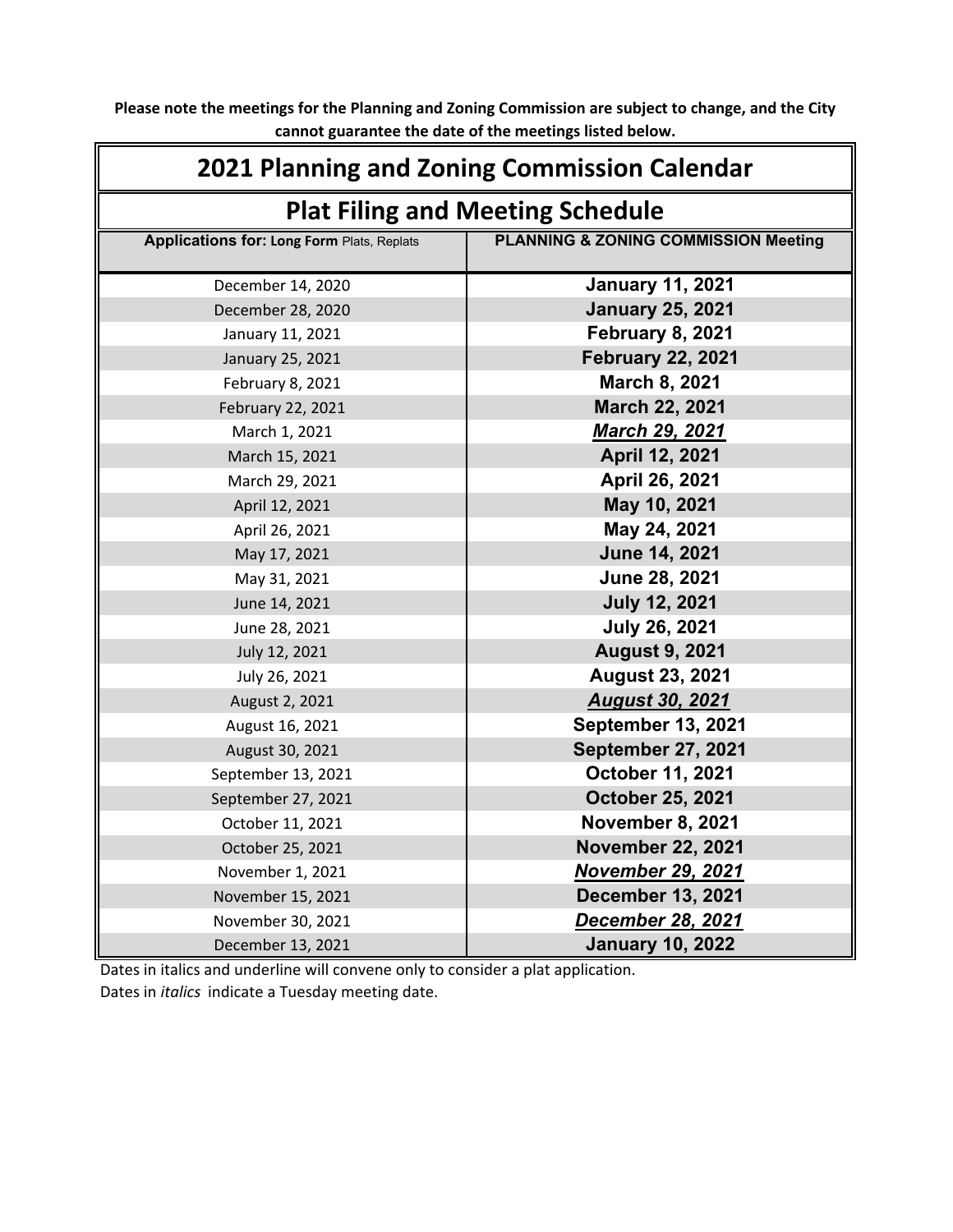**Please note the meetings for the Planning and Zoning Commission and City Council are subject to change, and the City cannot guarantee the date of the meetings listed below.**

| 2021 Planning and Zoning Commission Calendar                   |                                             |                                                           |                             |  |  |  |
|----------------------------------------------------------------|---------------------------------------------|-----------------------------------------------------------|-----------------------------|--|--|--|
| Applications for: Zoning Changes,<br>Planned Development, CUPs | <b>Applications for: Low</b><br>Impact CUPs | <b>PLANNING &amp; ZONING</b><br><b>COMMISSION Meeting</b> | <b>CITY COUNCIL Meeting</b> |  |  |  |
| November 9, 2020                                               | November 16, 2020                           | <b>December 14, 2020</b>                                  | <b>January 4, 2021</b>      |  |  |  |
| December 7, 2020                                               | December 14, 2020                           | <b>January 11, 2021</b>                                   | <b>February 1, 2021</b>     |  |  |  |
| December 21, 2020                                              | December 28, 2020                           | <b>January 25, 2021</b>                                   | <b>February 16, 2021</b>    |  |  |  |
| January 4, 2021                                                | January 11, 2021                            | <b>February 8, 2021</b>                                   | March 1, 2021               |  |  |  |
| January 18, 2021                                               | January 25, 2021                            | <b>February 22, 2021</b>                                  | March 16, 2021              |  |  |  |
| February 1, 2021                                               | February 8, 2021                            | <b>March 8, 2021</b>                                      | April 5, 2021               |  |  |  |
| February 15, 2021                                              | February 22, 2021                           | March 22, 2021                                            | April 19, 2021              |  |  |  |
| March 8, 2021                                                  | March 15, 2021                              | April 12, 2021                                            | May 3, 2021                 |  |  |  |
| March 22, 2021                                                 | March 29, 2021                              | April 26, 2021                                            | May 17, 2021                |  |  |  |
| April 5, 2021                                                  | April 11, 2021                              | May 10, 2021                                              | <b>June 7, 2021</b>         |  |  |  |
| April 18, 2021                                                 | April 26, 2021                              | May 24, 2021                                              | June 21, 2021               |  |  |  |
| May 10, 2021                                                   | May 17, 2021                                | <b>June 14, 2021</b>                                      | <b>July 6, 2021</b>         |  |  |  |
| May 24, 2021                                                   | May 31, 2021                                | June 28, 2021                                             | <b>July 19, 2021</b>        |  |  |  |
| June 7, 2021                                                   | June 14, 2021                               | <b>July 12, 2021</b>                                      | <b>August 2, 2021</b>       |  |  |  |
| June 21, 2021                                                  | June 28, 2021                               | <b>July 26, 2021</b>                                      | <b>August 16, 2021</b>      |  |  |  |
| July 5, 2021                                                   | July 12, 2021                               | <b>August 9, 2021</b>                                     | September 7, 2021           |  |  |  |
| July 19, 2021                                                  | July 26, 2021                               | <b>August 23, 2021</b>                                    | <b>September 21, 2020</b>   |  |  |  |
| August 9, 2021                                                 | August 16, 2021                             | <b>September 13, 2021</b>                                 | <b>October 4, 2021</b>      |  |  |  |
| August 23, 2021                                                | August 30, 2021                             | <b>September 27, 2021</b>                                 | October 18, 2021            |  |  |  |
| September 6, 2021                                              | September 13, 2021                          | <b>October 11, 2021</b>                                   | <b>November 1, 2021</b>     |  |  |  |
| September 20, 2021                                             | September 27, 2021                          | October 25, 2021                                          | <b>November 15, 2021</b>    |  |  |  |
| October 4, 2021                                                | October 11, 2021                            | <b>November 8, 2021</b>                                   | December 6, 2021            |  |  |  |
| October 18, 2021                                               | October 25, 2021                            | <b>November 22, 2021</b>                                  | <b>December 20, 2021</b>    |  |  |  |
| November 8, 2021                                               | November 15, 2021                           | <b>December 13, 2021</b>                                  | <b>January 3, 2021</b>      |  |  |  |

Dates in *italics* indicate a Tuesday meeting date.